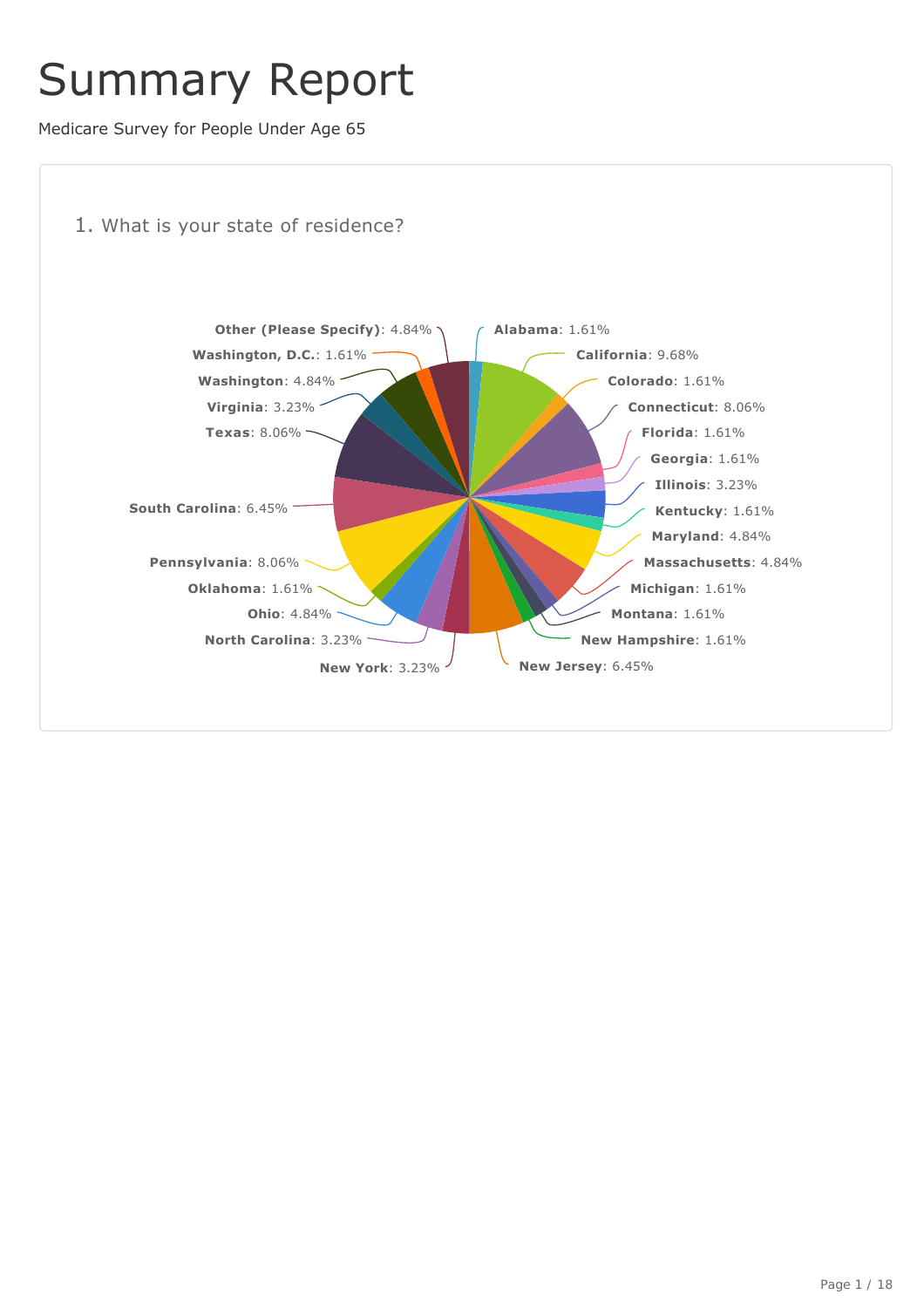

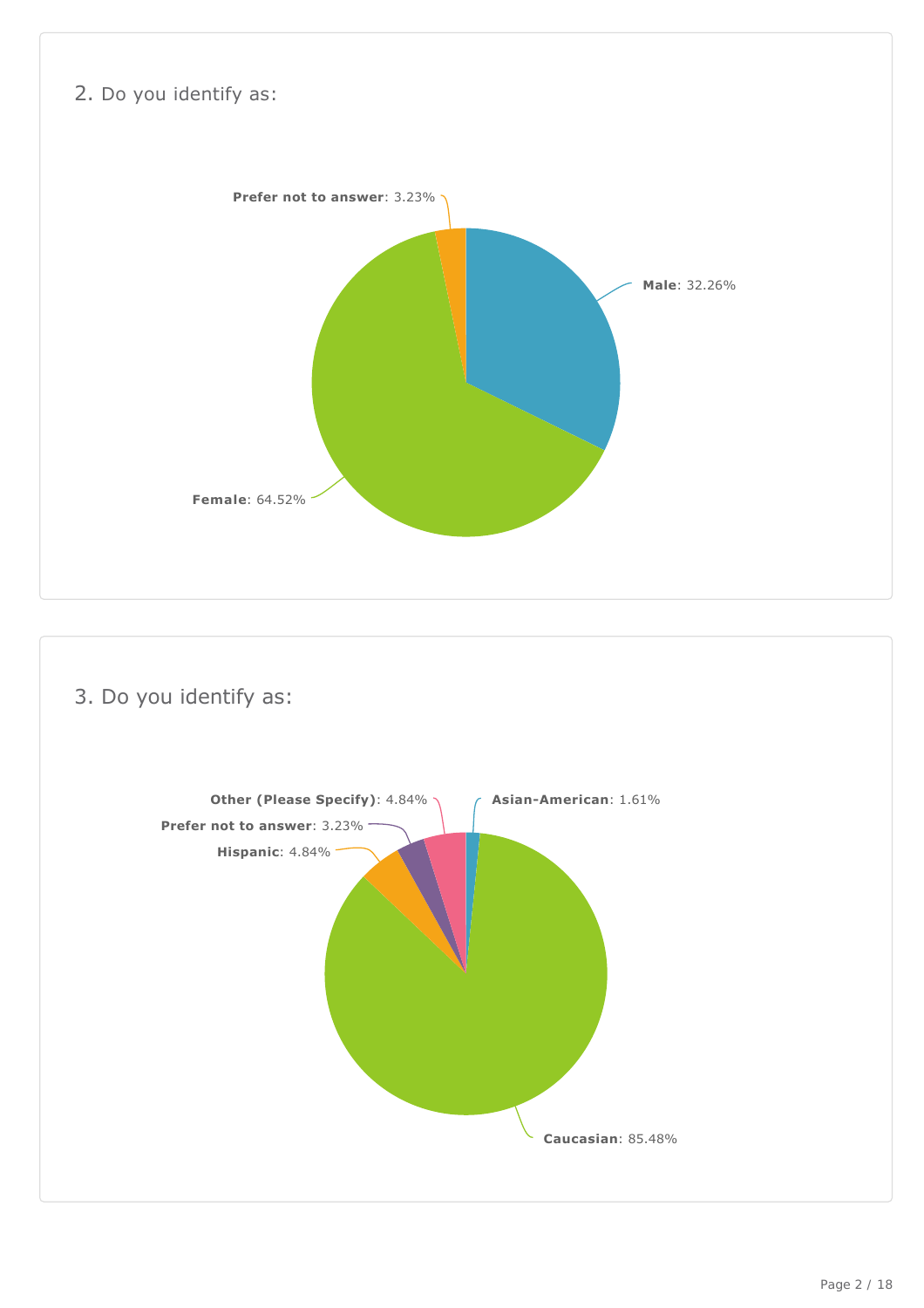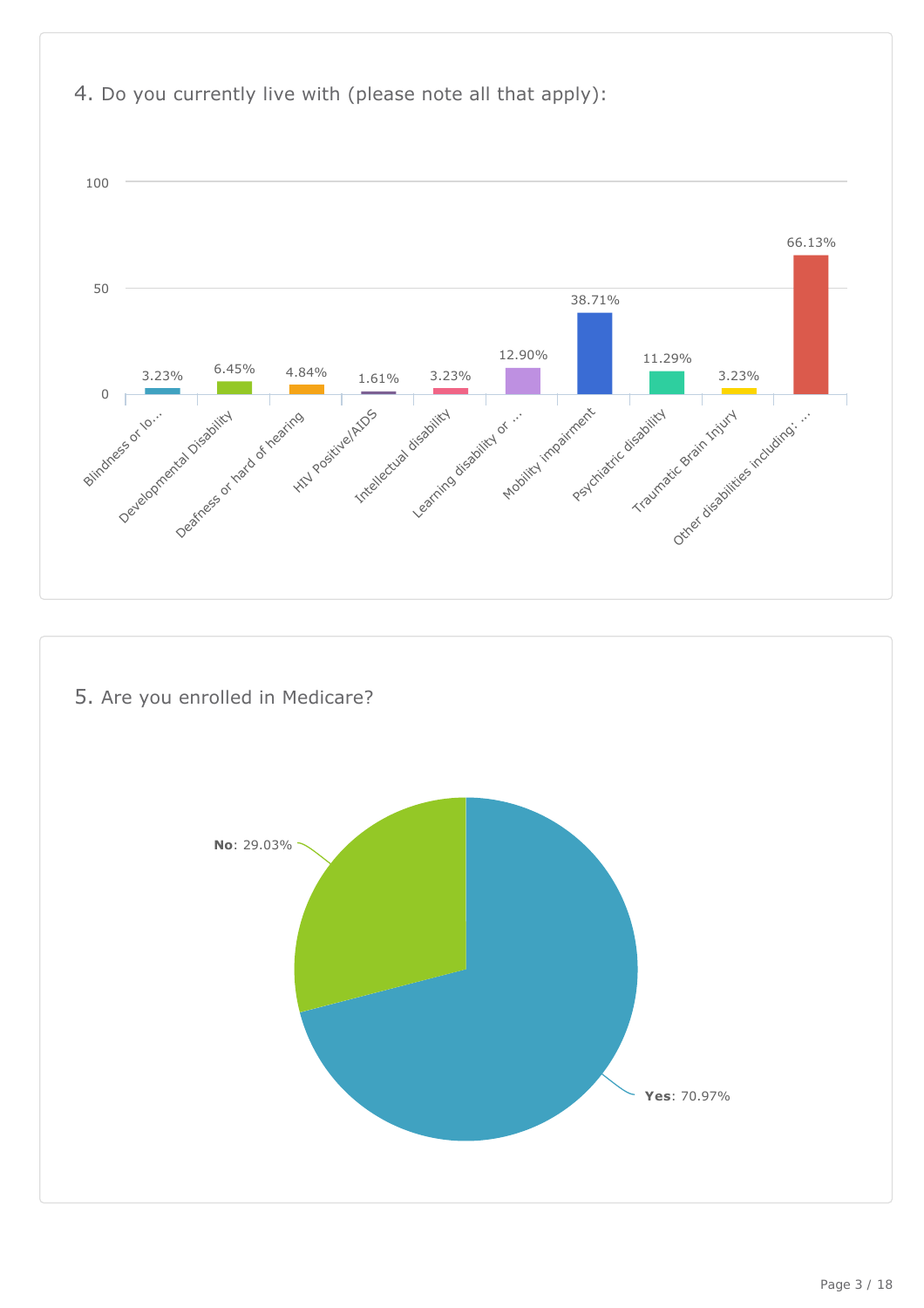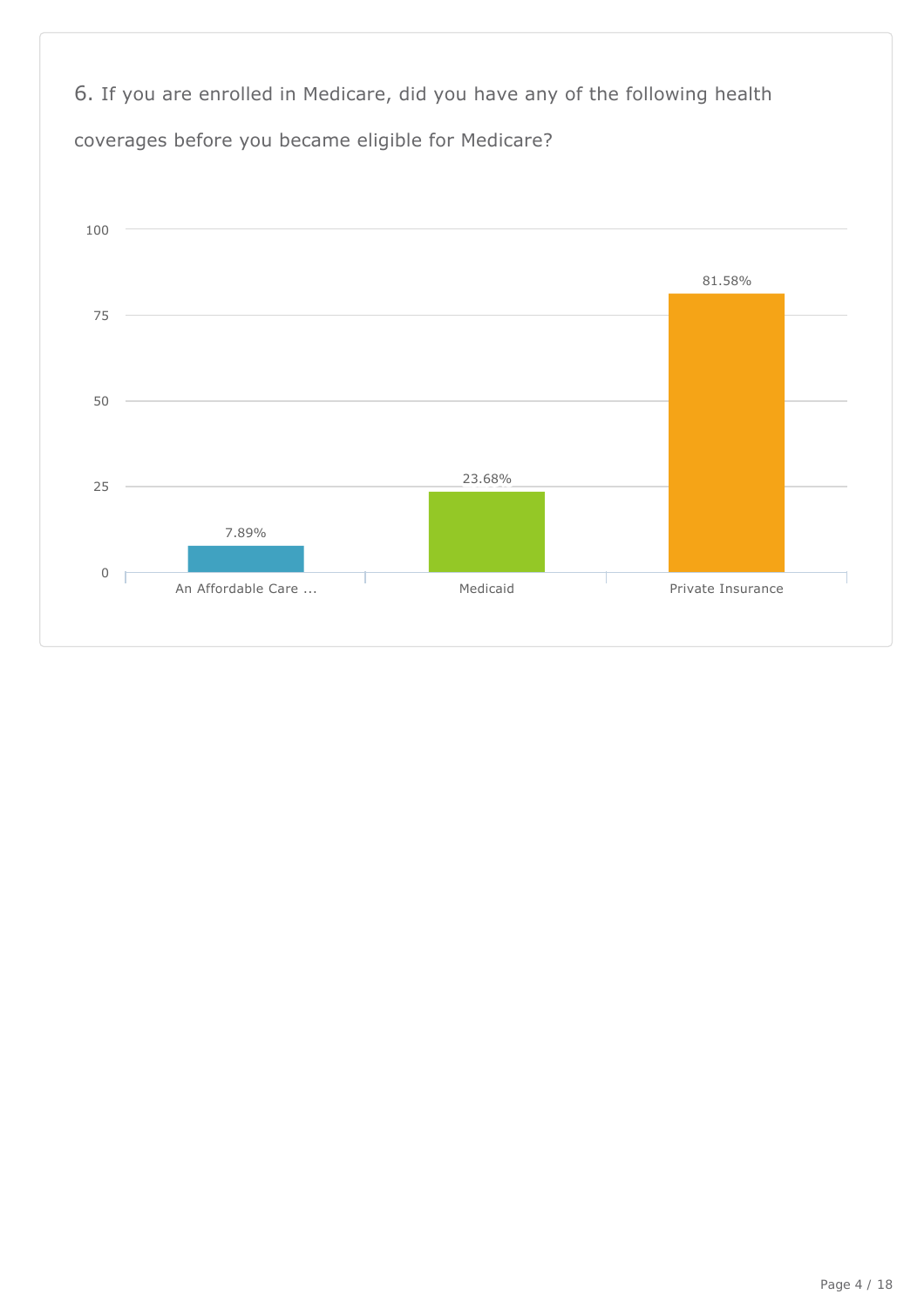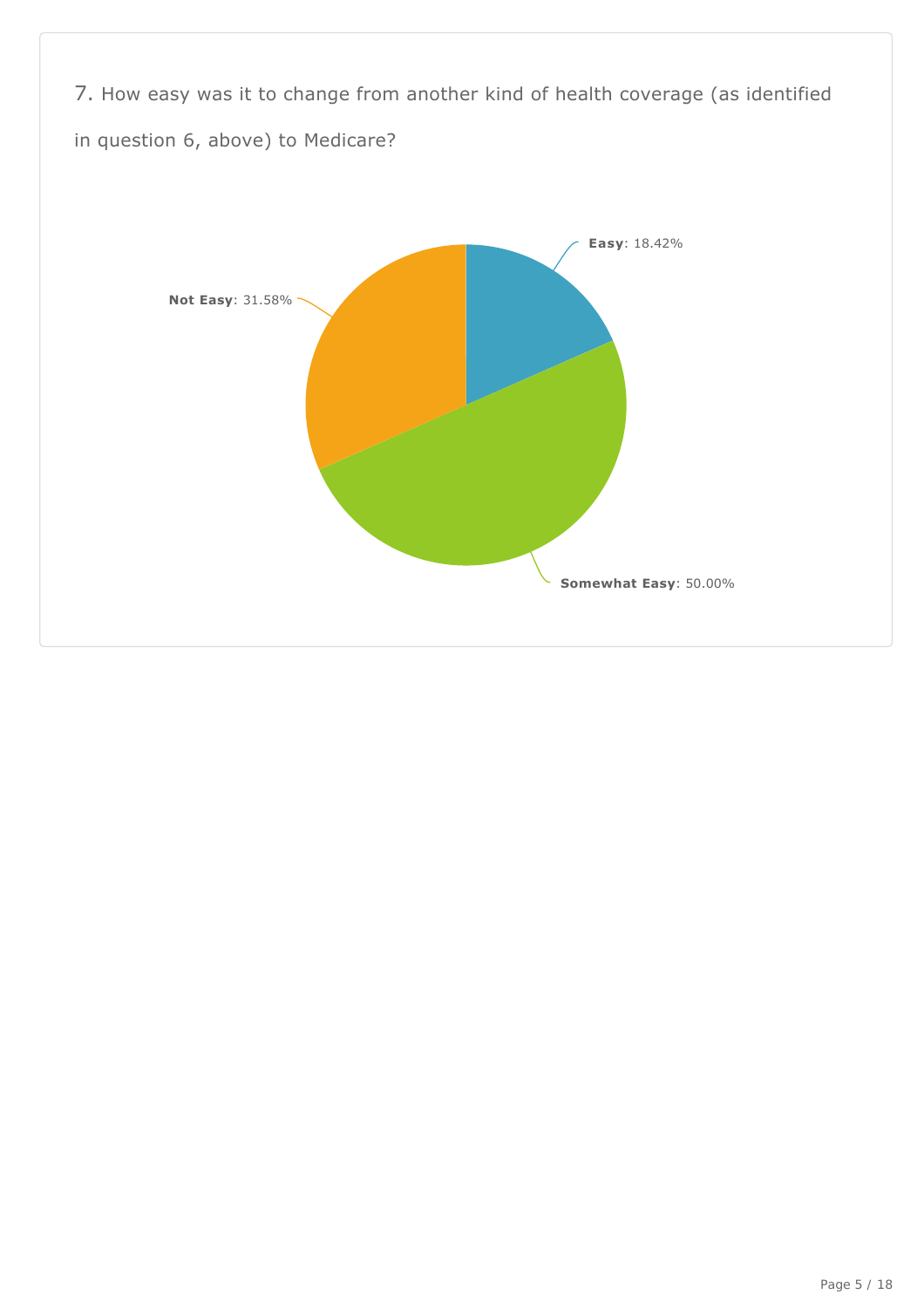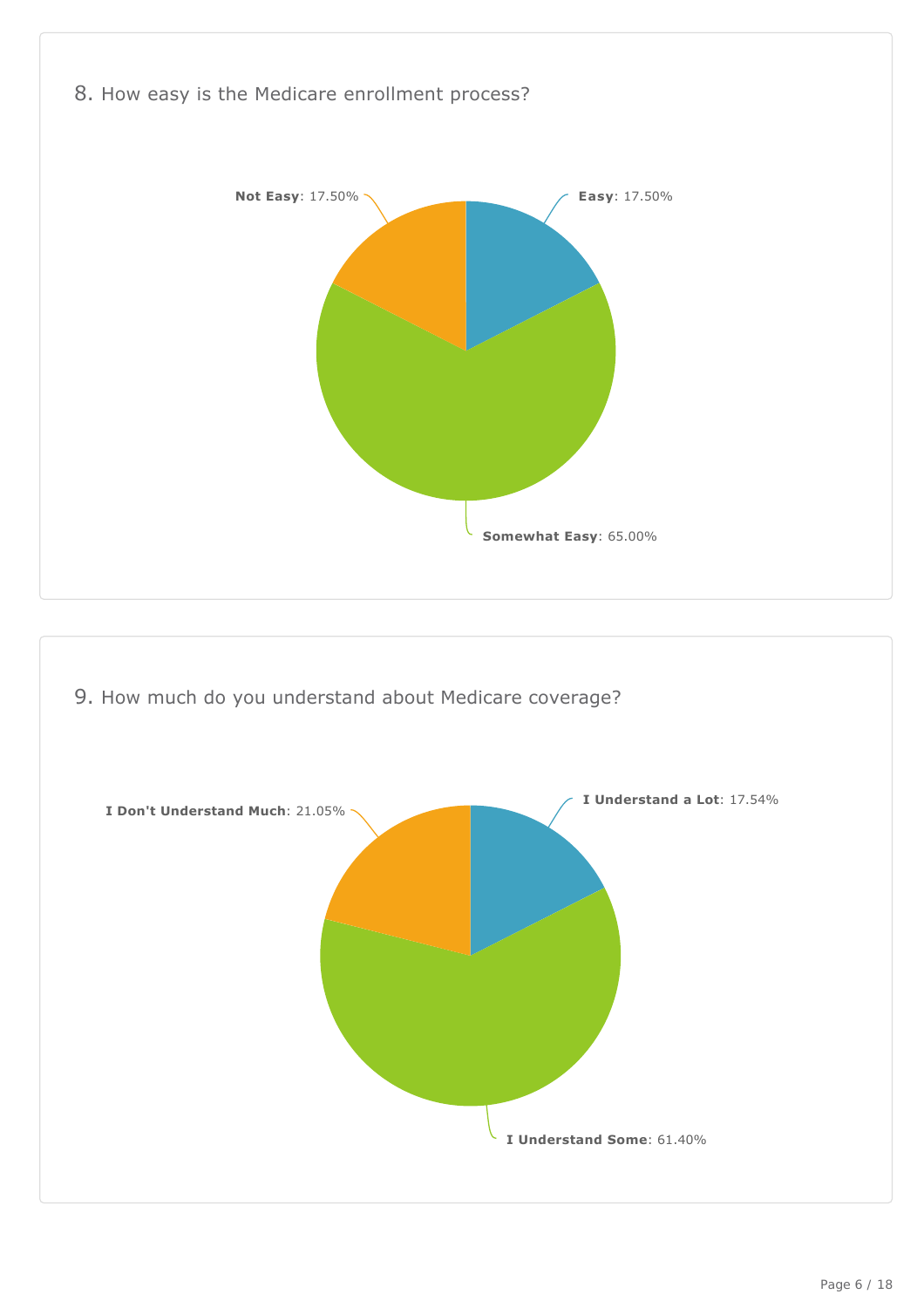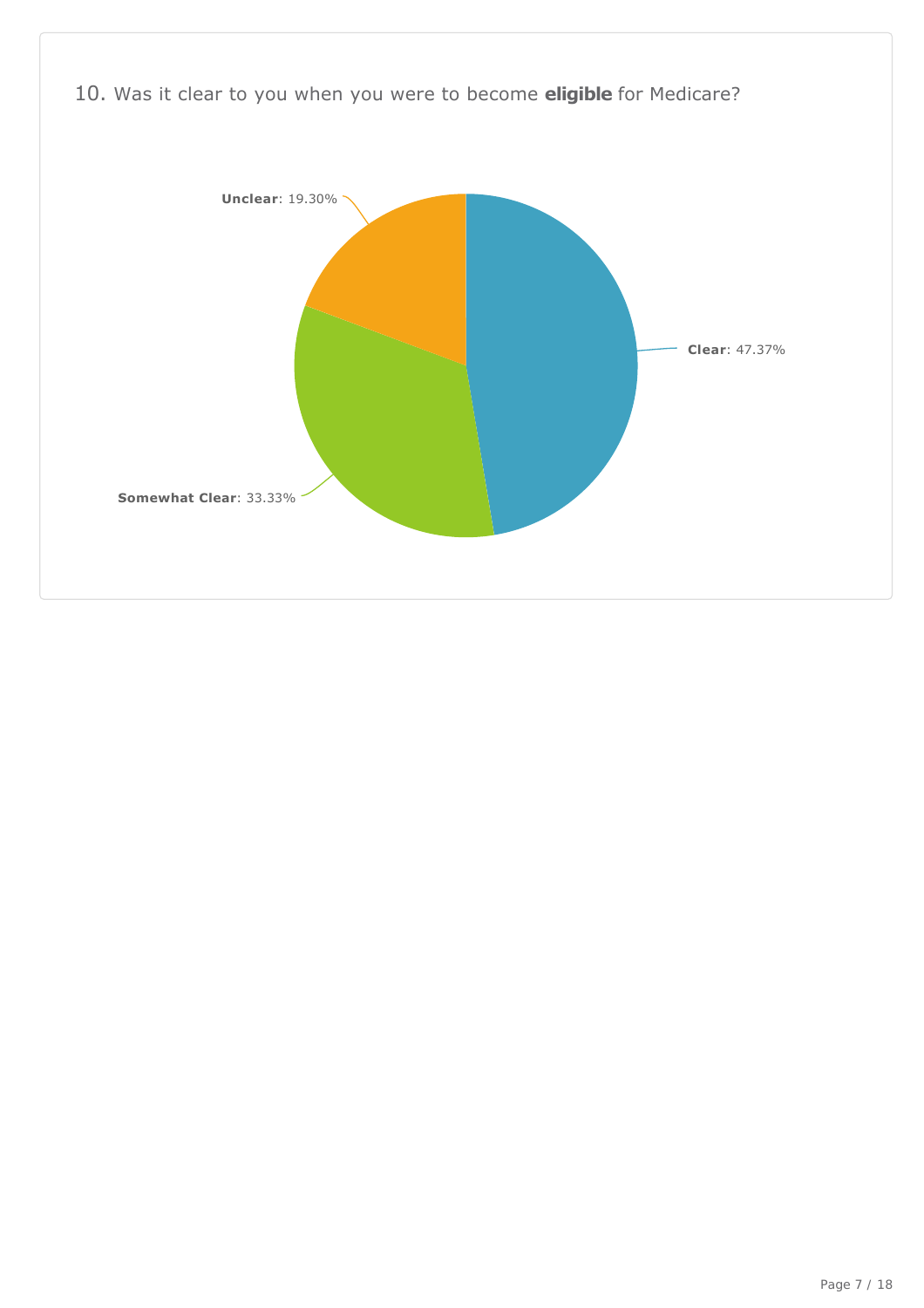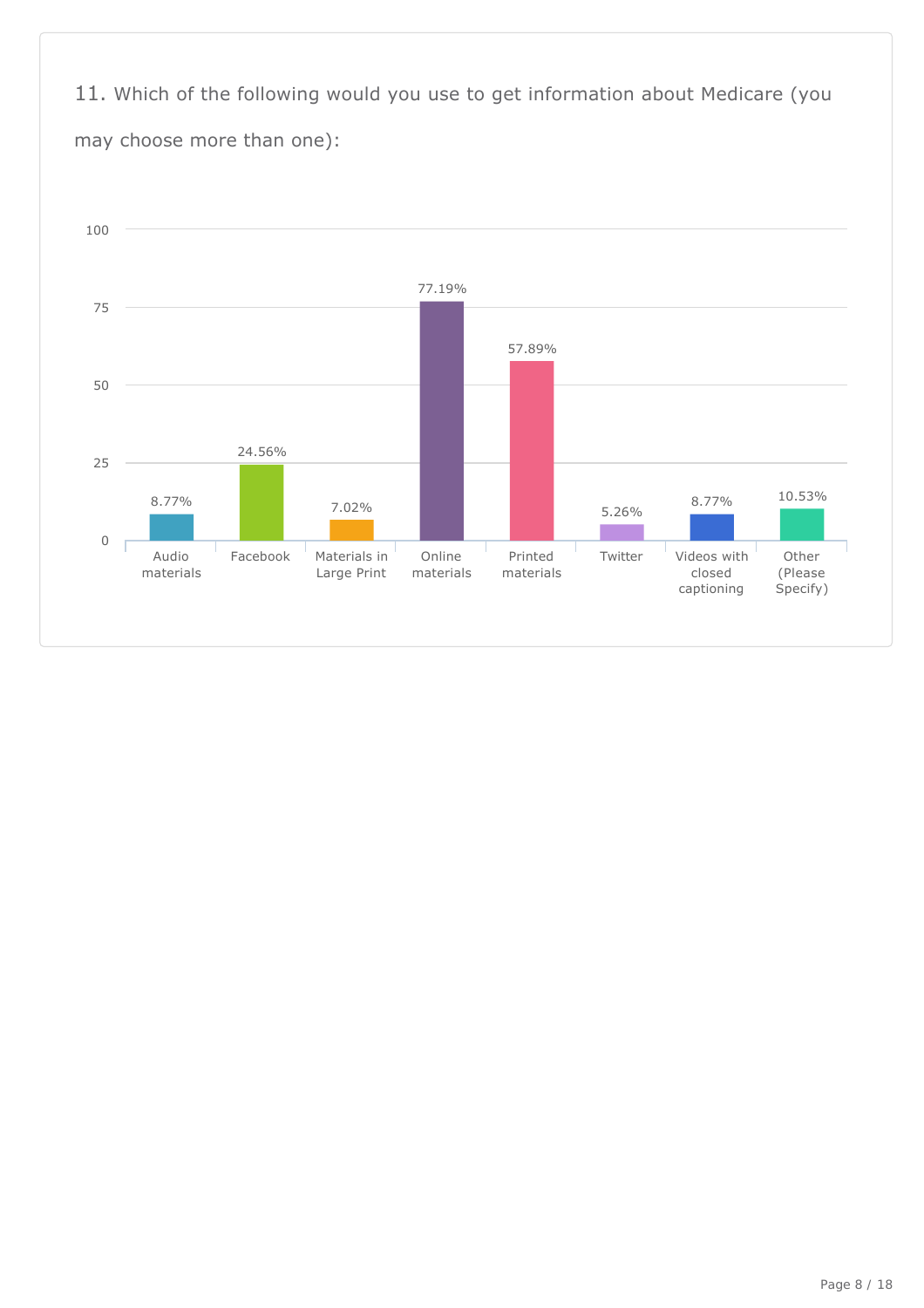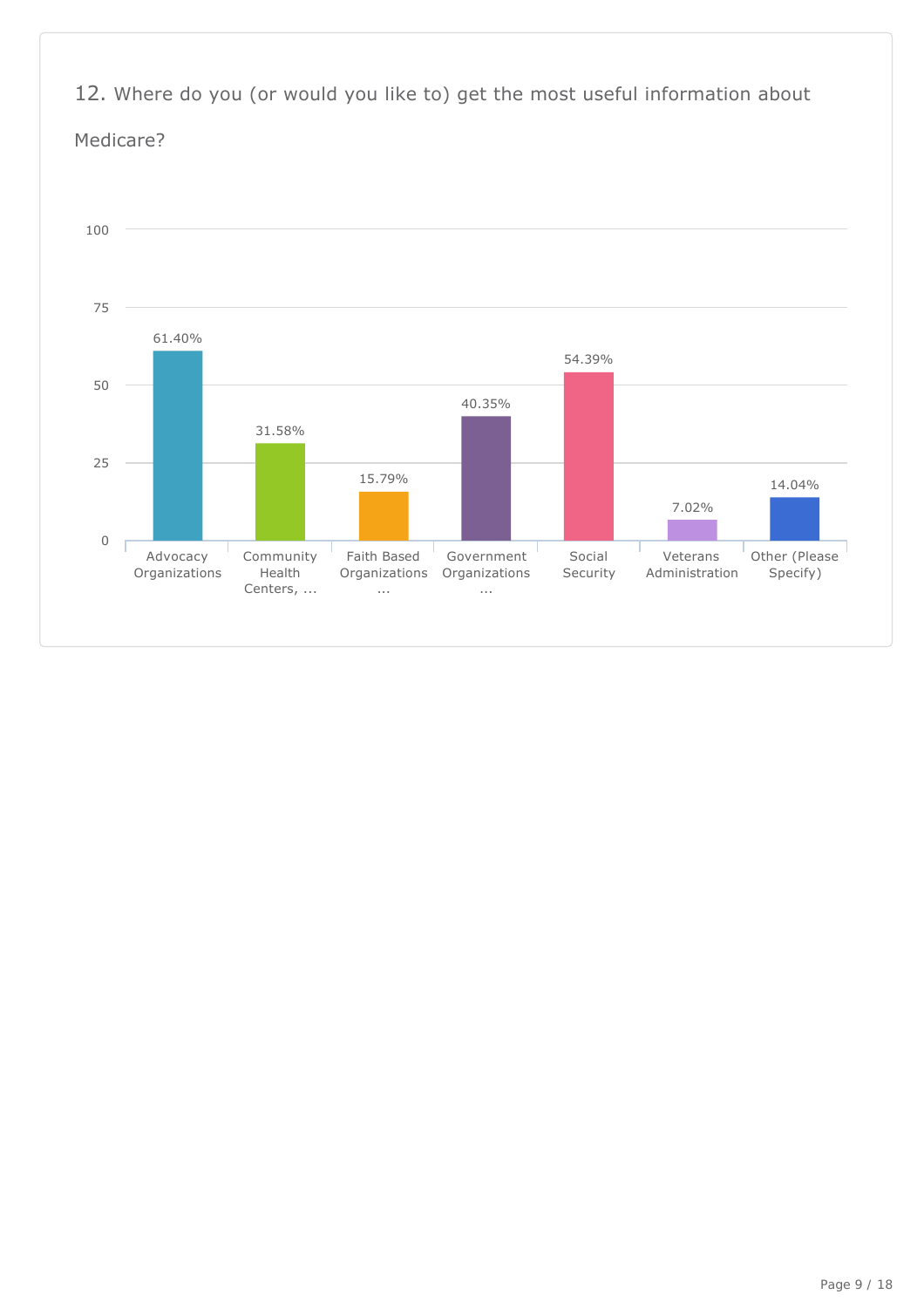13. Are you aware that there is a State Health Insurance and Assistance Program (SHIP) in your state to help answer Medicare and related health insurance questions and provide information?

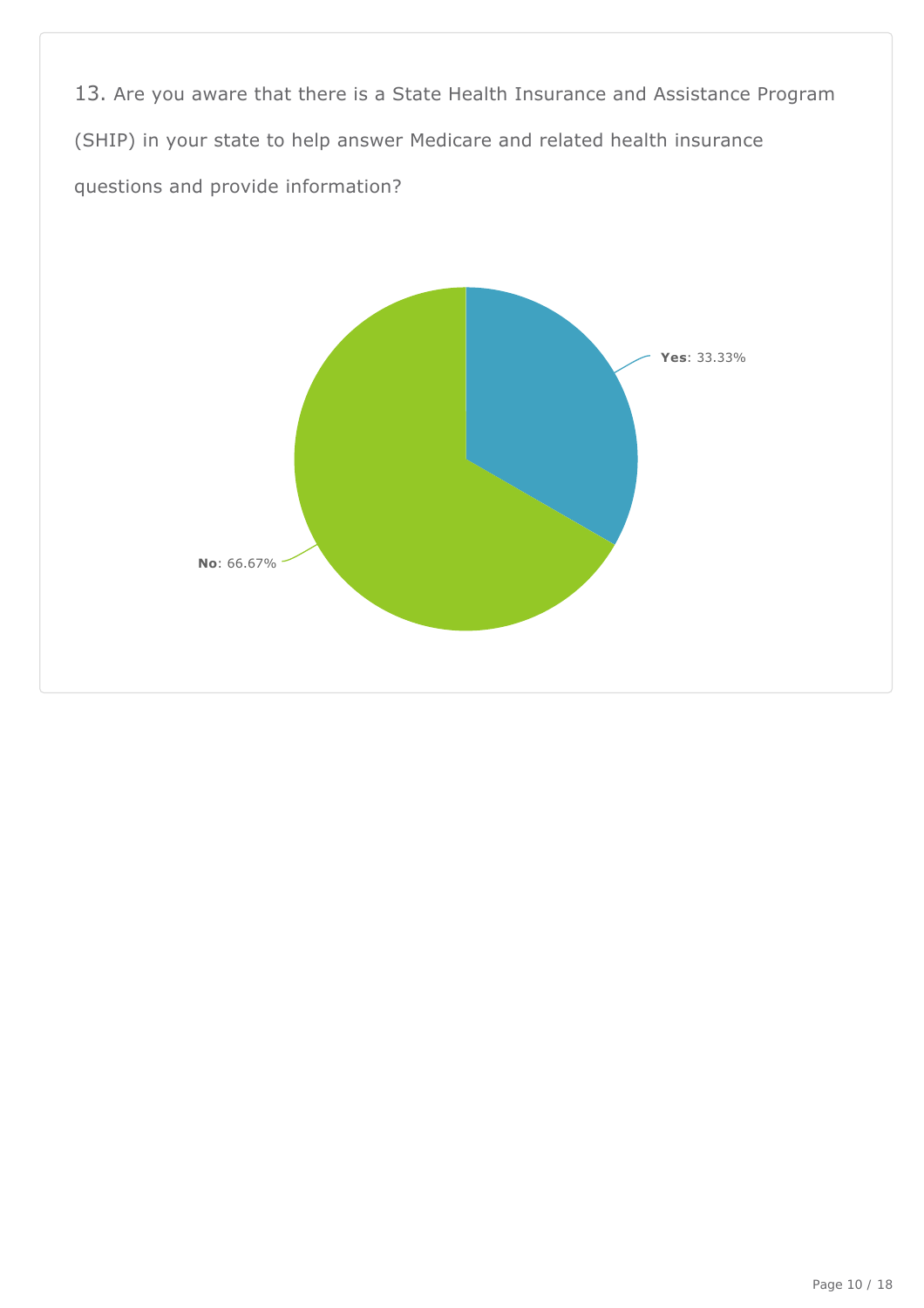

## Page 11 / 18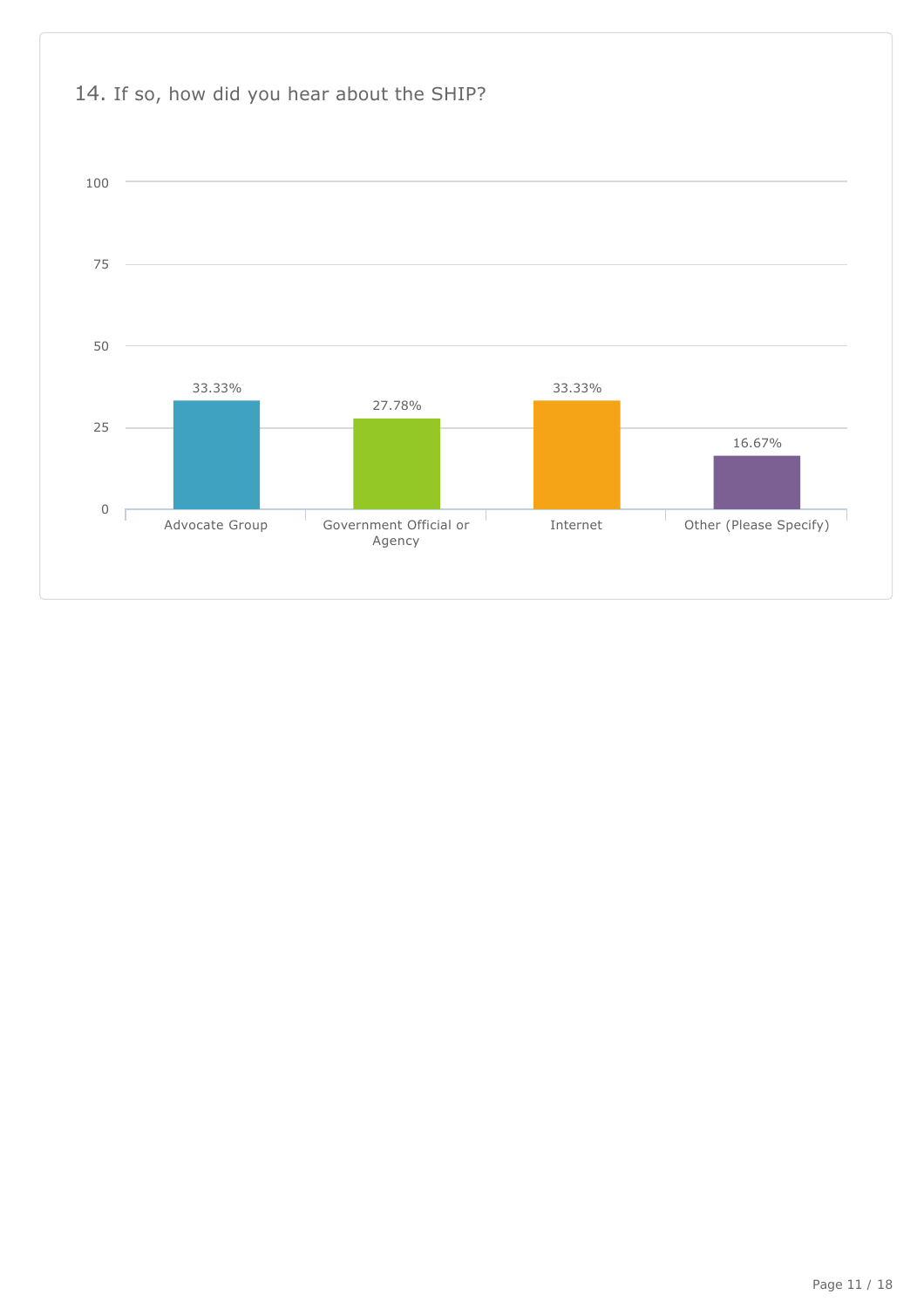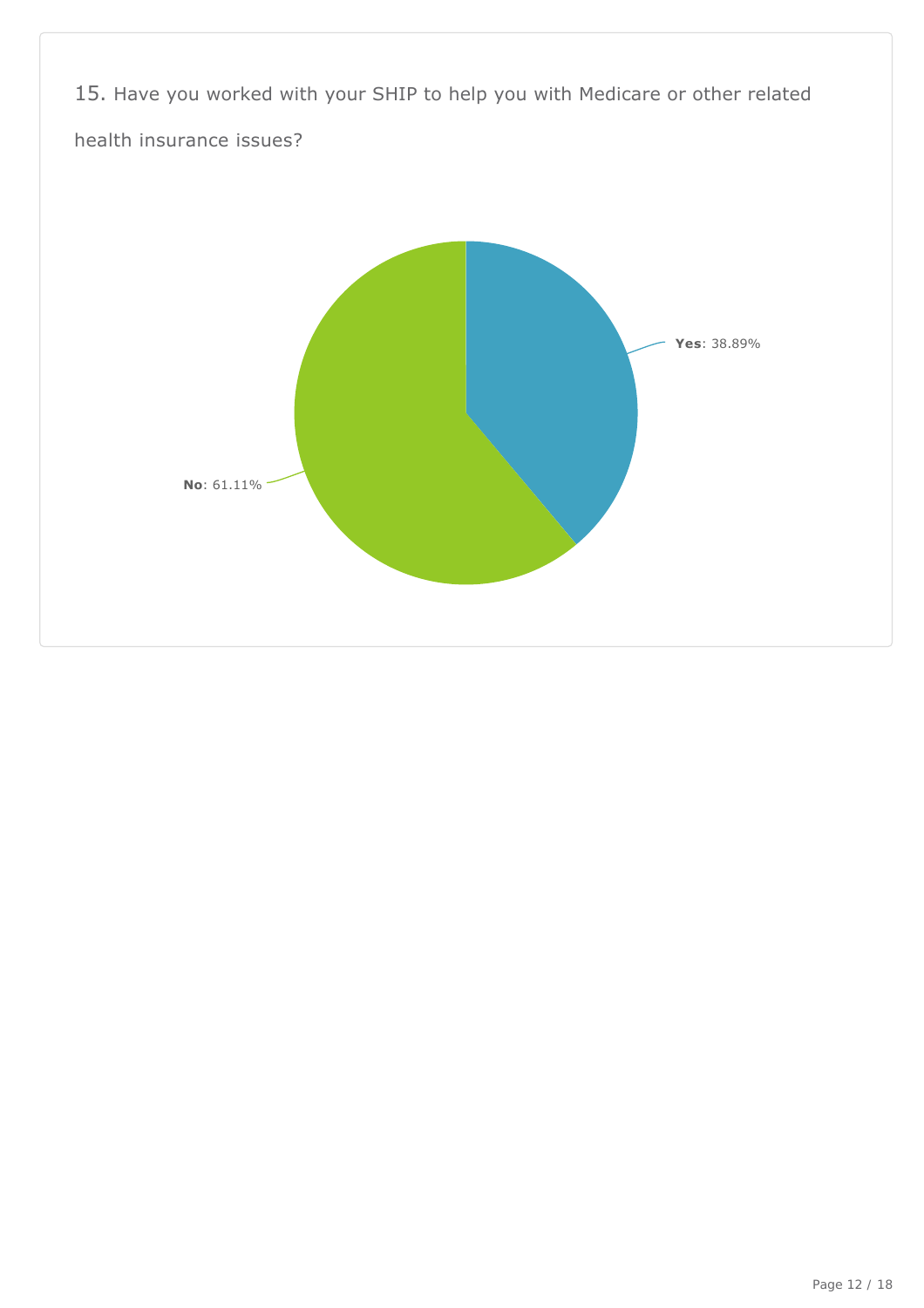



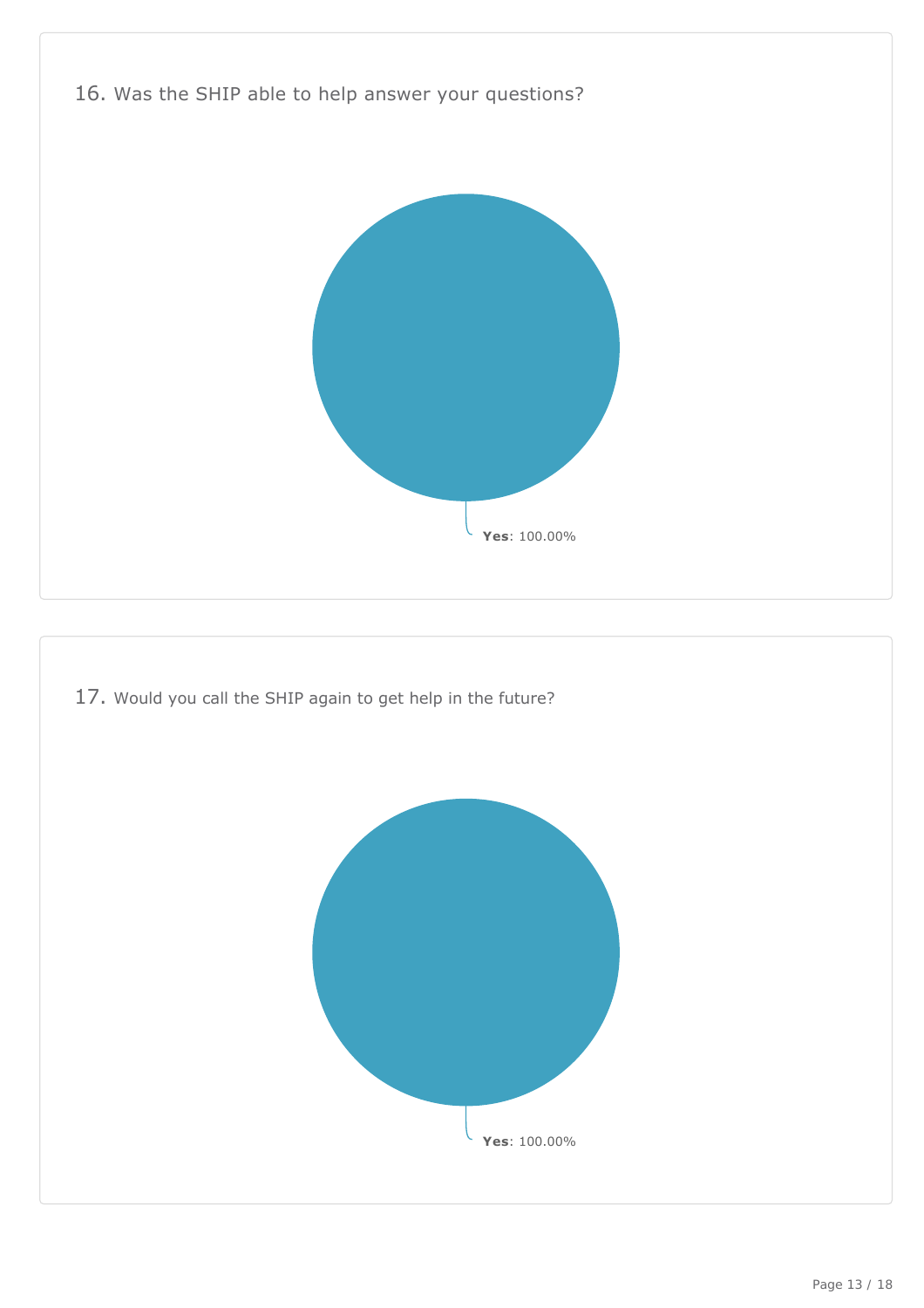18. Have you been a victim of any of the following Medicare or healthcare fraud, errors, or abuse? (check any that apply)

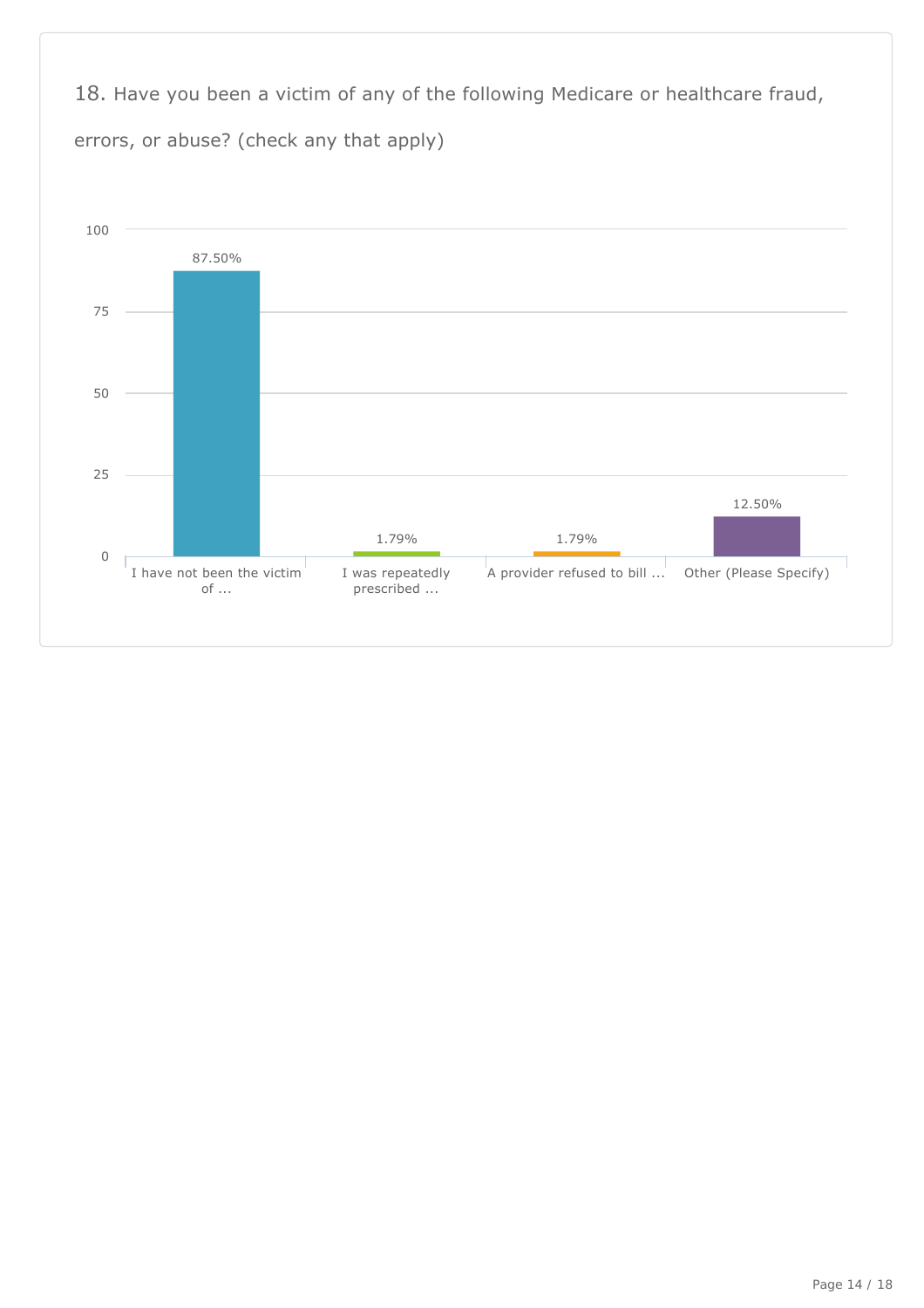19. Are you aware that there is a Senior Medicare Patrol (SMP) program in your state to help stop Medicare and healthcare fraud, errors and abuse?

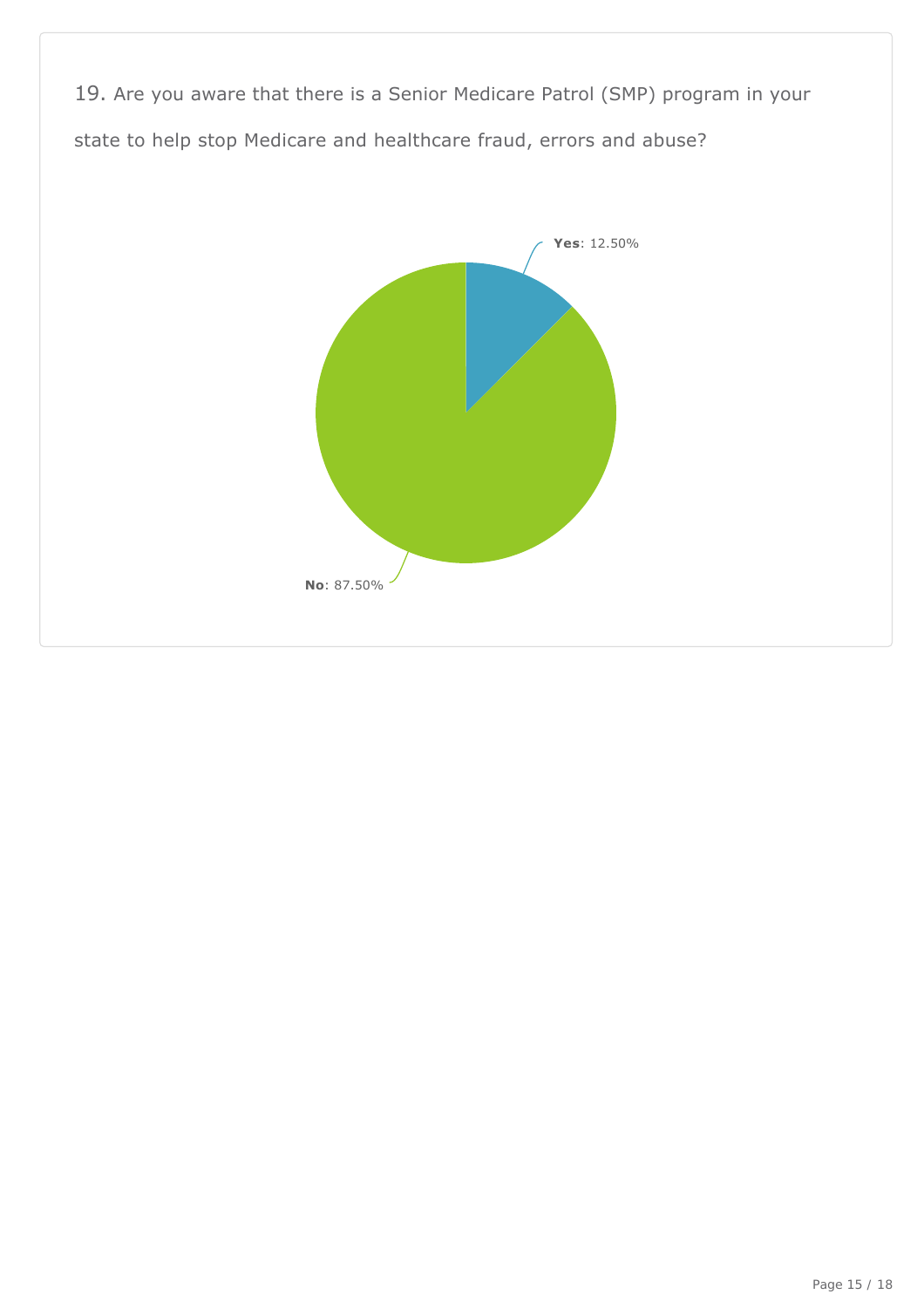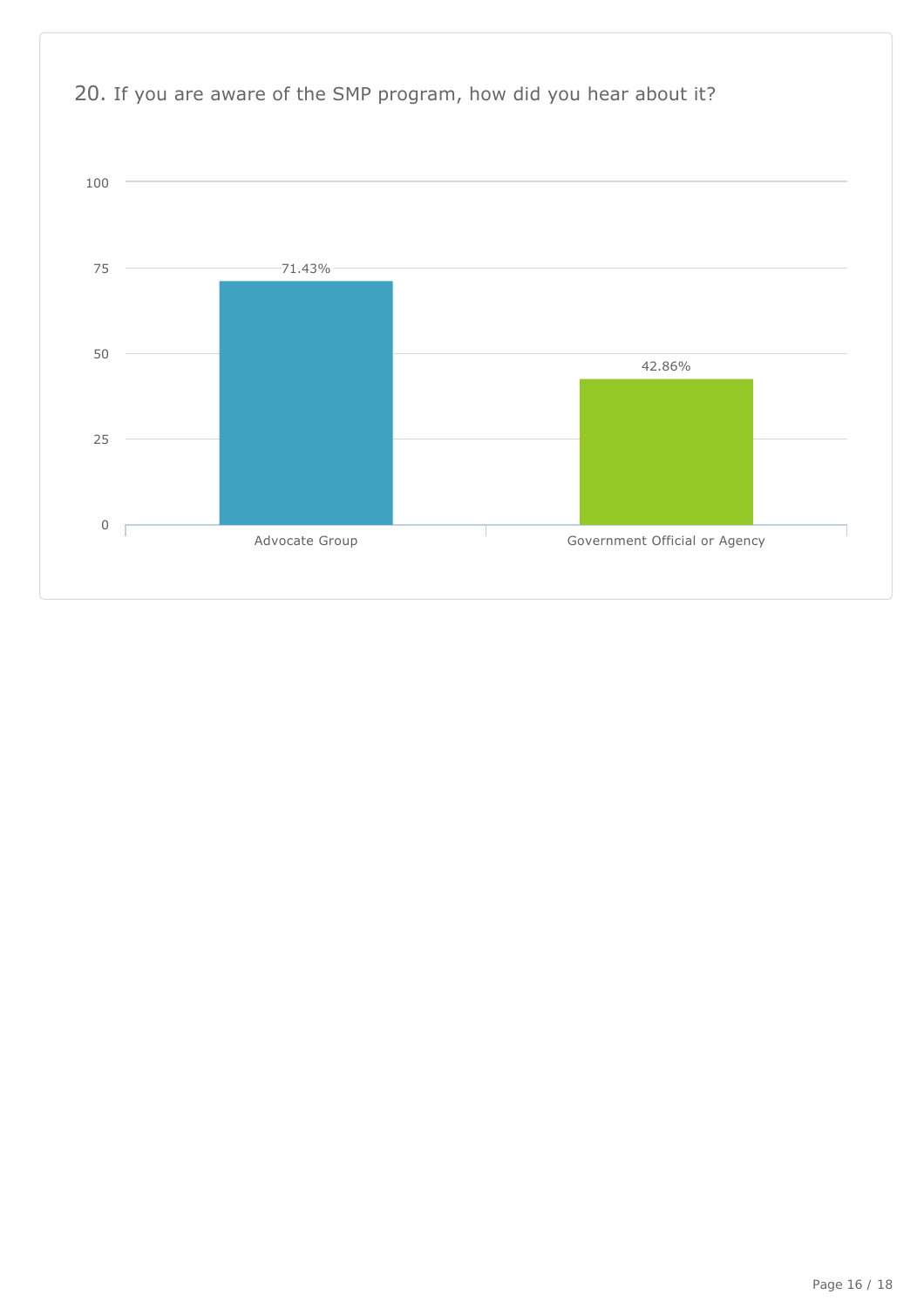